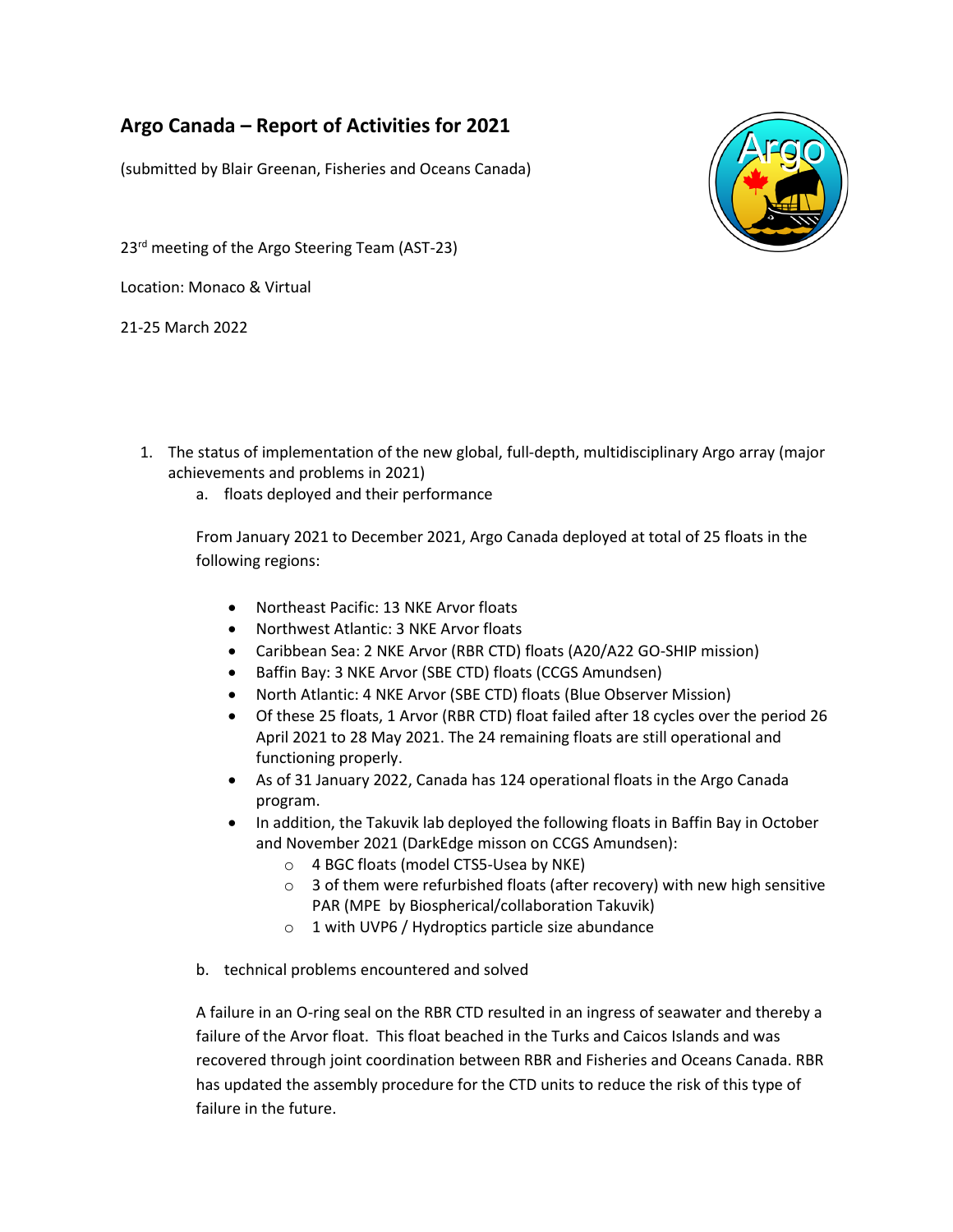All of the NKE Arvor and PROVOR floats delivered to DFO in 2021 were recalled for a warranty repair. These floats have now been returned to our facilities, but this resulted in some missed opportunities for deployments.

c. status of contributions to Argo data management ( including status of high salinity drift floats, decoding difficulties, ramping up to include BGC or Deep floats, etc)

The MEDS DAC continues to acquire data from 125 Argo floats of which 6 floats has had trouble reporting in the last 6 months. Data are issued to the GTS and GDACs hourly in BUFR TM315003 and NetCDF formats. Data are available for delayed mode QC as soon as they are sent to the GDACs. The data of all Canadian floats together with some graphics are posted on a website and updated daily: [http://www.meds-sdmm.dfo-mpo.gc.ca/isdm](http://www.meds-sdmm.dfo-mpo.gc.ca/isdm-gdsi/argo/index-eng.html)[gdsi/argo/index-eng.html](http://www.meds-sdmm.dfo-mpo.gc.ca/isdm-gdsi/argo/index-eng.html)

From January 2021 to January 2022, on average, 327 messages per month were issued to the GTS in BUFR format, of which 83 % of the data were within 12 hours of the float reporting.

Since AST-22, the following tasks have been completed:

- Developing the modules to decode data from BGC floats in anticipation of new BGC floats deployments in 2022.
- Correct DOXY data using the quarterly reports provided by Monterey Bay Aquarium Research Institute.
- Modifying BUFR encoder to include DOXY data and sharing it with NOAA'S Atlantic Oceanographic and Meteorological Laboratory (AOML).
- Implementing multi-profiles and MTIME in the NETCDF profile file.
- Testing the Python core real-time QC package before implementing it in the processing chain
- Provide ADMT reports on the performance of Argo data on the GTS in BUFR formats to assist DACs in monitoring the BUFR timeliness transmission.
- Yearly update of the monthly maps and anomaly maps of temperature and salinity along line P in the Gulf of Alaska. For more information on the Line-P products and other uses of Argo to monitor the N.E. Pacific go to: [http://www.meds-sdmm.dfo](http://www.meds-sdmm.dfo-mpo.gc.ca/isdm-gdsi/argo/canadian-products/index-eng.html)[mpo.gc.ca/isdm-gdsi/argo/canadian-products/index-eng.html.](http://www.meds-sdmm.dfo-mpo.gc.ca/isdm-gdsi/argo/canadian-products/index-eng.html)

### d. status of delayed mode quality control process

As of November 17, 2021, there is a total of 611 Argo Canada floats with their profiles on GDAC sites. O theses 611 floats, 31 (i.e., 5% ) have no profile files. 76% of all active floats, had their profiles DMQCed following the latest delayed-mode procedures at least once, greater than the last year's percentage of 67%. About 10,008 profiles from 96 active core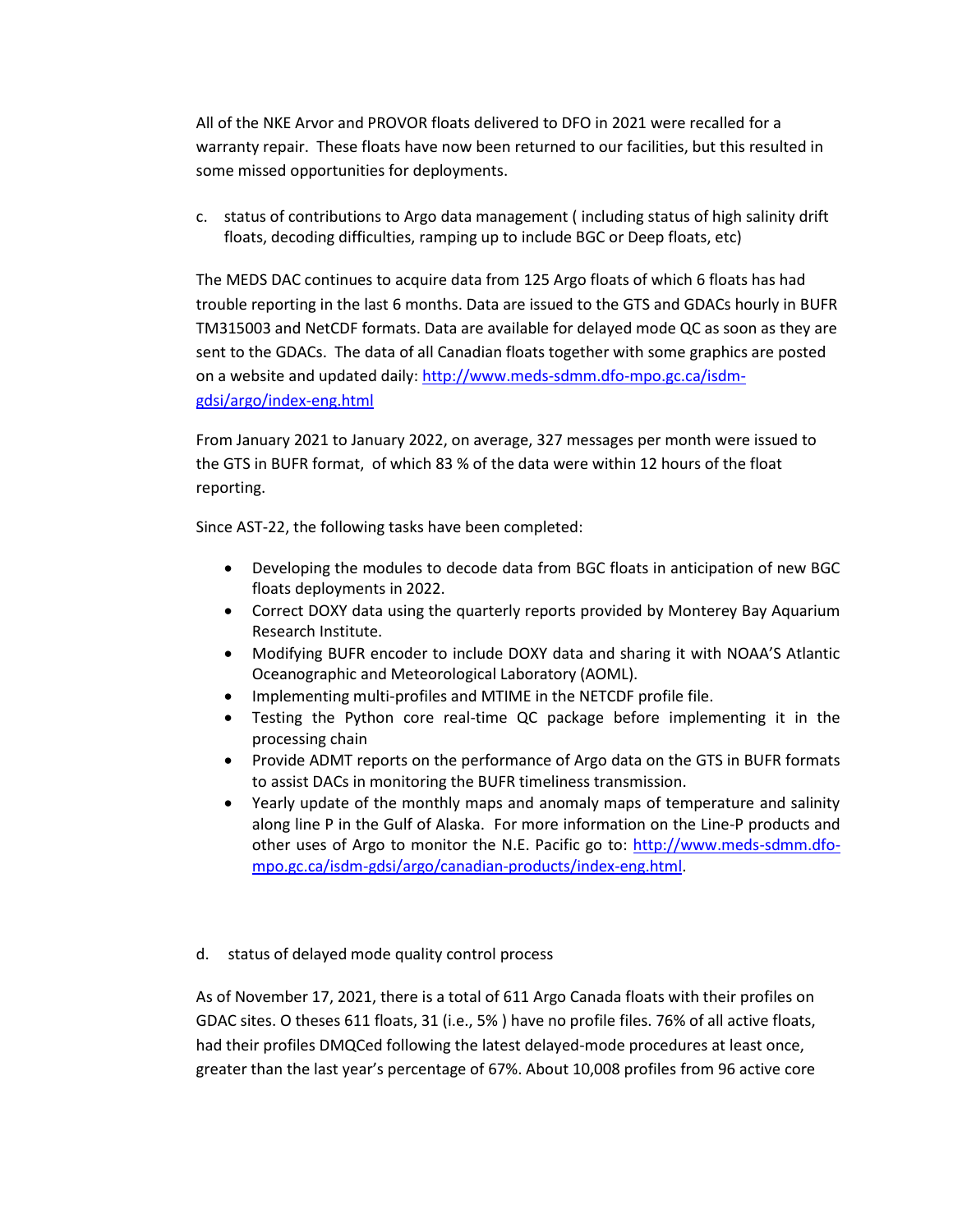Argo floats have been DMQCed within the last year; 8,678 of these profiles have been fully QCed and 1330 have partially QCed profiles.

Of all BGC floats, 12% have had their profiles either visually QCed or fully DMQCed at least once. It should be noted that DMQC only applies to DOXY for Argo B-profiles.

The DMQC tool for core Argo floats has been updated to the latest OWC method as well as the most recent climatology and reference database. There is also a plan to develop the DMQC procedures for time and position according to the latest DMQC manual version 3.5. The DMQC procedure for deep-Argo floats was revisited last year in preparation of upcoming deployments. The DMQC tool for BGC Argo floats focusing on DOXY is coded by python and under development with notable improvements. All source codes have been shared on Github [\(https://github.com/ArgoCanada/bgcArgoDMQC\)](https://github.com/ArgoCanada/bgcArgoDMQC).

The monthly anomaly reports issued by Ifremer (French GDAC) were carefully reviewed and the anomalies were flagged and updated to GDAC NETCDF files.

2. Present level of and future prospects for national funding for Argo including a summary of the level of human resources devoted to Argo, and funding for sustaining the core mission and the enhancements: BGC, Deep, Spatial (Polar, equator, WBCs)

### *Financial resources*

Argo Canada has ongoing funding for the O&M expenditures related to the International Argo program. The majority of these expenditures are related to Iridium telecommunications costs which are managed by Shared Services Canada (SSC) and paid for by DFO.

Ongoing capital for float purchases has not been identified and, therefore, it remains necessary to request capital resources on an annual basis to obtain the funding required to purchase new floats. The Government of Canada (DFO and Department of National Defence – DND) committed \$1.03M for purchases of core NKE Arvor-I, NKE Arvor-RBR, and Provor CTS4 floats in the Fiscal Year 1 April 2021 to 31 March 2022. The funding will result in acquisition of 14 core Argo floats, 10 BGC-Argo floats (3 or 4- BGC sensors) and 3 NKE Arvor floats with RBR CTDs.

At the G7 meeting in Halifax in October 2018, the Government of Canada announced new funding for the International Argo Program (up to \$5.6M over 4 years ending in March 2023). The primary intention of this investment is to support the implementation of the BGC-Argo array with a strong emphasis on having ocean observations benefit Small Island Developing States. This initiative also links to Canada's leadership on the Ocean Observations Action Group under the Commonwealth Blue Charter.

In addition, funding for "A BGC Argo Program for the NW North Atlantic Ocean" led by Dalhousie University and the Memorial University of Newfoundland, is conditionally approved by CFI for a total cost of \$8.8M. Final approval is still pending, but expected shortly as all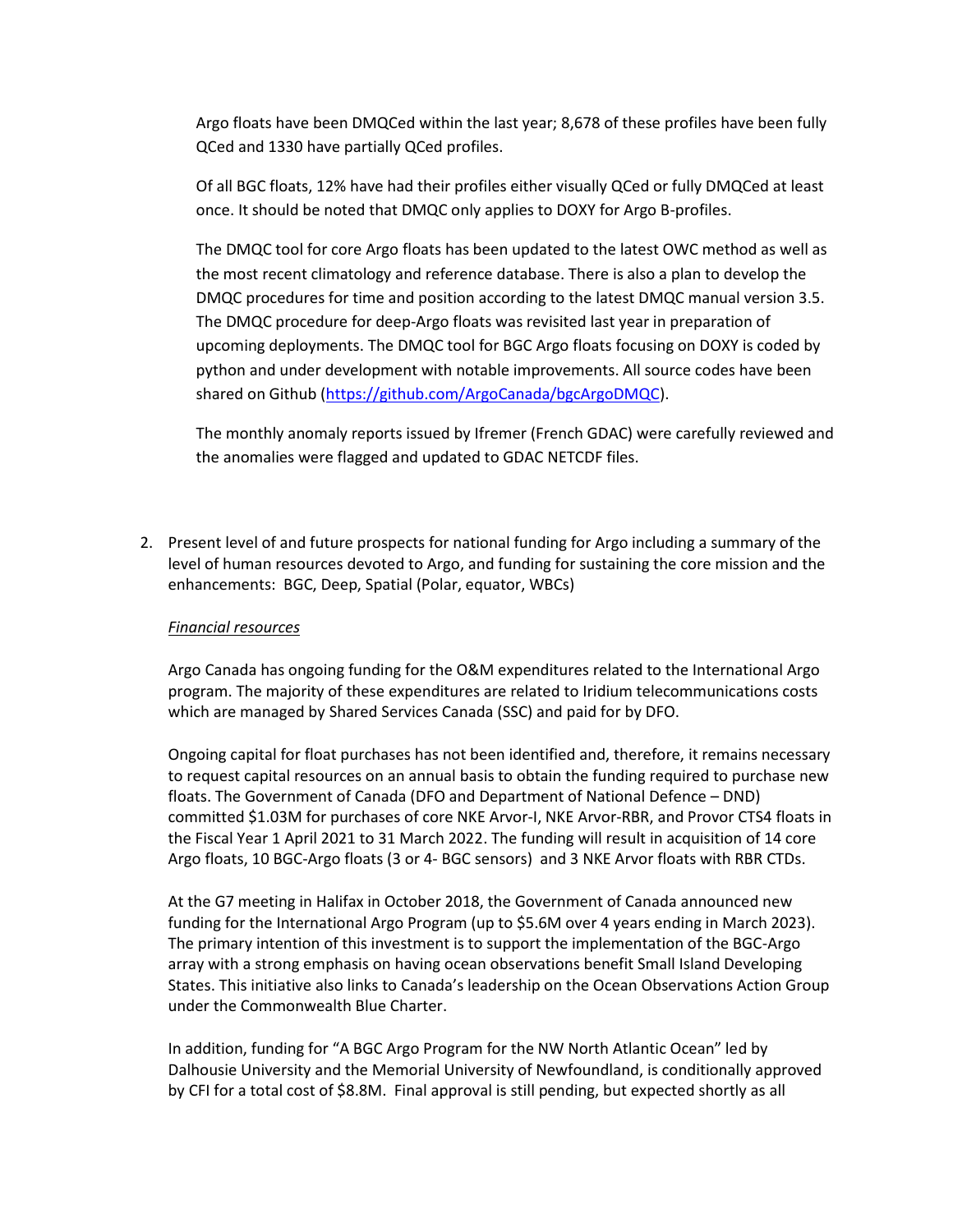conditions imposed by the funder have been met. The plan is to acquire about 40 BGC-Argo floats for deployment in the NW North Atlantic.

In addition, CFI funding held jointly by the Universities of Victoria and British Columbia (C-PROOF, see details in Section 4) that has been providing additionally oxygen sensors for floats deployed in the Northeast Pacific will be ending in 2022. In addition to the add-on oxygen sensors, they plan to purchase 8 BGC Argo floats in 2022.

The development of close links between the Argo Canada program and both the operational meteorology and operational oceanography R&D activities at the Canadian Meteorological Centre (Dorval, Québec) has been beneficial. An inter-departmental (Environment and Climate Change Canada, Department of National Defence, Fisheries and Oceans) Memorandum of Understanding entitled CONCEPTS (Canadian Operation Network of Coupled Environmental PredicTion Systems) has provided strong advocacy for the Argo program.

### *Human resources*

The following people contribute to the logistics and data management for Argo Canada:

- Anh Tran (DFO, MEDS, Ottawa) DAC lead, RTQC Operator
- Zhimin Ma (DFO, MEDS, Ottawa) DMQC Operator (core Argo)
- Jenny Chiu (DFO, MEDS, Ottawa) RTQC support
- Andrew Stewart (DFO, OSB, Ottawa) National Manager, Ocean Monitoring and **Observing**
- Tyler Emmott (DFO, OSB, Ottawa) Float procurement, contracting
- Blair Greenan (DFO, BIO, Halifax) AST member, Argo Canada lead
- Chris Gordon (DFO, BIO, Halifax) DMQC Operator (BGC), deployment planning, logistics, performance monitoring
- Clark Richards (DFO, BIO, Halifax) Research scientist, RBRArgo data task team member, ArgoFloats R package development
- Jaimie Harbin (DFO, BIO, Halifax) ArgoFloats R package developer developer and Commonwealth Blue Charter training coordinator
- Igor Yashayaev (DFO, BIO, Halifax) Research Scientist
- Adam Hartling (DFO, BIO, Halifax) Field support
- Tetjana Ross (DFO, IOS, Sidney) Pacific deployment planning, Canadian member of the International Deep Argo Mission Team
- Lindsay Mazzei (DFO, IOS, Sidney) Field support
- Katja Fennel (Dalhousie University, Halifax) Canadian member of the International BGC-Argo Steering Committee
- Dan Kelley (Dalhousie University, Halifax) ArgoFloats R package developer

In addition to the above persons, we benefit from the technical support of many sea-going staff that follow pre-deployment protocols and perform the float deployments.

### *National Coordination*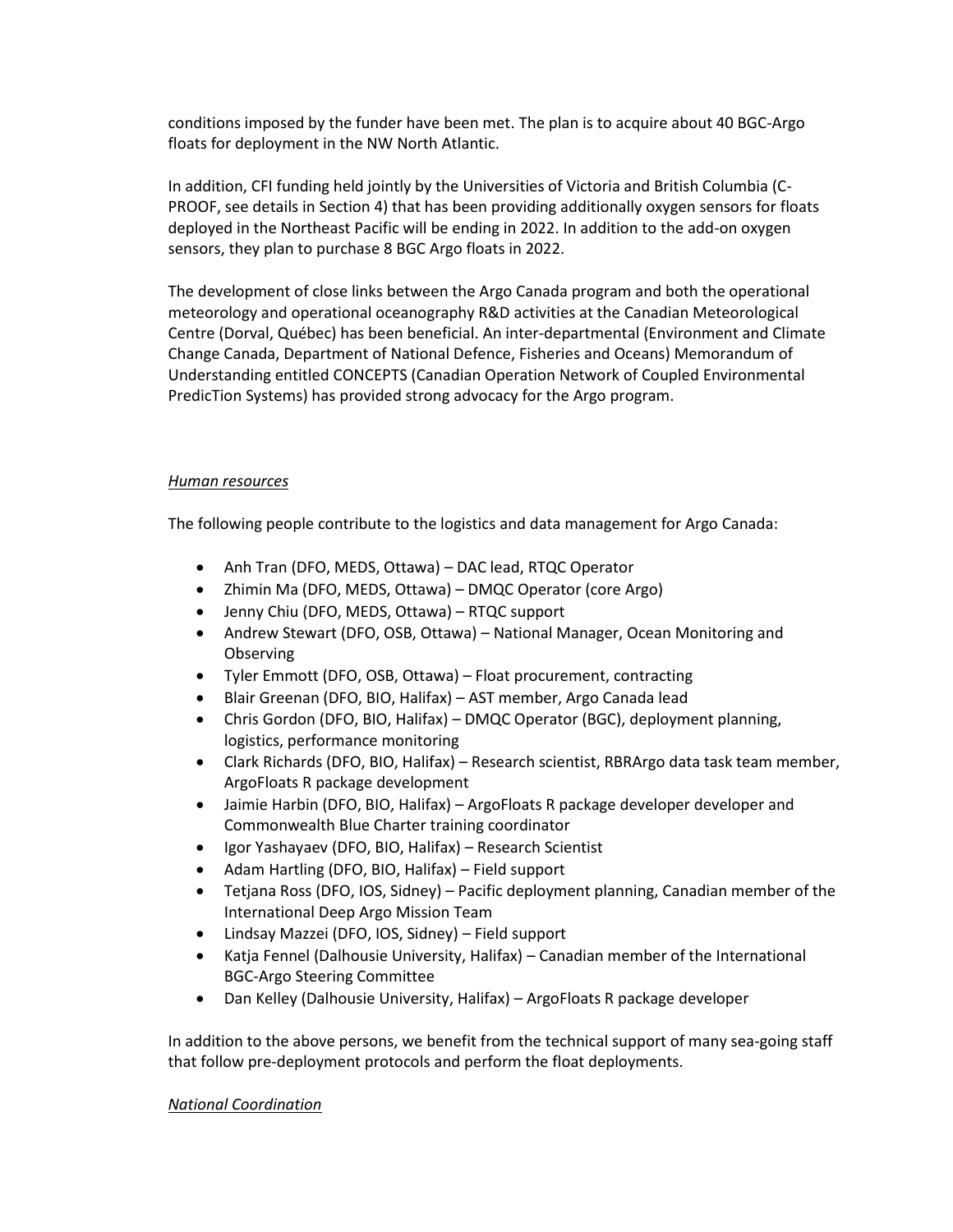With increasing participation in the Argo program within Canada, both in core Argo and BGC-Argo, it was decided to establish a new governance structure in 2018. The Canadian Argo Steering Team (CAST) provides scientific leadership and oversees the development and implementation of the Canadian contribution to the International Argo Program. The CAST is chaired by Blair Greenan.

The Canadian Biogeochemical-Argo Committee facilitates the implementation of the Canadian contribution to the Biogeochemical-Argo program by coordinating and advising national efforts, and acting as liaison to the International Biogeochemical-Argo Steering Committee. The Committee is chaired by Katja Fennel.

3. Summary of deployment plans (level of commitment, areas of float deployment, Argo missions and extensions) and other commitments to Argo (data management) for the upcoming year and beyond where possible.

Here is a [link](https://www.ocean-ops.org/board/wa/CommitmentsModule?t=Argo) to the commitments table at OceanOPS. If you cannot edit the online table, please send a list of deployment plans for each of the columns in the table as needed.

Argo Canada (with financial contributions from Fisheries and Oceans Canada and the Department of National Defence) will procure the following 27 floats by March 2022 (end of fiscal year):

- 9 NKE Arvor-I with SBE41 CTD
- 5 NKE Arvor-I with SBE41 CTD + DO
- 3 NKE Arvor with RBR CTD
- 6 NKE Provor CTS4 with SBE41 CTD + DO + chla + backscatter
- 4 NKE Provor CTS4 with SBE41 CTD + DO + pH + chla + backscatter

In 2022, Argo Canada plans to deploy about 38 of the floats in the Northeast Pacific and North/South Atlantic (firm commitment):

- 22 Argo Core (18 SBE CTD, 4 RBR CTD)
- 16 Argo BioGeoChemical (14 O2 only, 2 O2 + bio-optical triplet)
- 4. Summary of national research and operational uses of Argo data as well as contributions to Argo Regional Centers. Please also include any links to national program Argo web pages to update links on the AST and AIC websites.

The Government of Canada CONCEPTS initiative (Canadian Operational Network for Coupled Environmental Prediction Systems; [http://science.gc.ca/eic/site/063.nsf/eng/h\\_97620.html\)](http://science.gc.ca/eic/site/063.nsf/eng/h_97620.html) uses observations from the Argo array for a variety of operational and research applications. These include direct assimilation into operational weather and environmental prediction systems, monitoring of forecast quality (verification), and well as detailed research to improve model physics (e.g. further development and optimization of model parameterizations) and data assimilation (e.g. Observing System Experiments). The CONCEPTS Global and Regional Ice Ocean Prediction Systems (GIOPS and RIOPS) provide daily estimates (analyses) of ocean and sea ice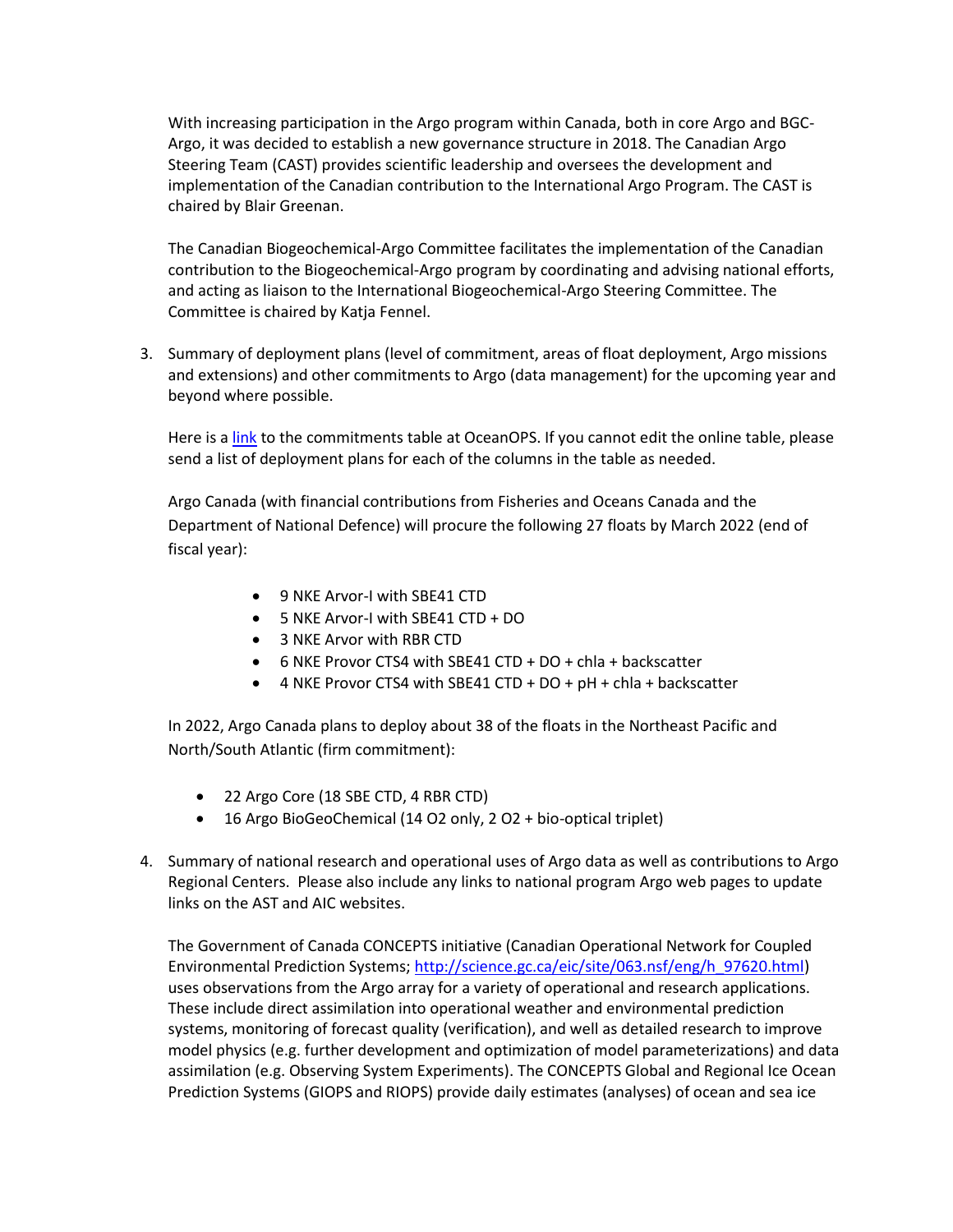properties using a multi-variate data assimilation system assimilating Argo observations together with other sources of in situ temperature and salinity, satellite altimetry, and sea surface temperature data. GIOPS analyses are used to initialize the ice-ocean components of the coupled Global Deterministic Prediction System (GDPS), responsible for providing operational medium-range weather forecasts for Canadians. GIOPS analyses are also used to initialize the operational forecasts from the Canadian Seasonal-Interannual Prediction System (CanSIPS). RIOPS analyses are produced in a model that includes tides and provides daily three-dimensional state of the ocean estimates for Canada's three coastlines on a domain covering the North Pacific, Arctic, and North Atlantic Oceans. An observing system experiment is underway to assess the impact and potential benefits of assimilating seasonal Argo floats from the Arctic Ocean into RIOPS. Coastal forecasts are produced for the east and west coast of Canada at 2km resolution using a spectrally nudging to RIOPS analyses.

DFO also extensively used the GLORYS global ocean reanalysis product from Mercator-Ocean International, produced with assimilating Argo data. The applications of this include providing lateral open boundary condition for regional models, and analyses for interpreting observations and understanding ocean variability.

Argo data is used in the verification of Canadian and international prediction systems to enable predicted and observed profile comparison. Part of OceanPredict Inter-comparison and Validation Task Team. Comparisons of Argo based class 4 is visible on [https://navigator.oceansdata.ca](https://navigator.oceansdata.ca/) under the class 4 tab.

The Department of National Defence (DND) scientists, operational oceanographers and sonar operators routinely use real time Argo vertical profiles to assess model performance and in some instances use as data to compute acoustic range predictions (both at sea and in the Meteorology and Oceanography Centres (Esquimalt and Halifax)). DND uses the web-based Ocean Navigator tool (http://navigator.oceansdata.ca/public/) to assist with these activities.

Argo data are used in the preparation of Fisheries and Oceans Canada's State of the Ocean reporting (e.g. [https://www.dfo-mpo.gc.ca/oceans/publications/soto-rceo/2019/index](https://www.dfo-mpo.gc.ca/oceans/publications/soto-rceo/2019/index-eng.html)[eng.html\)](https://www.dfo-mpo.gc.ca/oceans/publications/soto-rceo/2019/index-eng.html).

The Canadian-Pacific Robotic Ocean Observing Facility (C-PROOF, [http://cproof.uvic.ca/\)](http://cproof.uvic.ca/) is funded by the Canadian Foundation for Innovation (CFI) and B.C. Knowledge Development Fund (BCKDF) to build ocean observing capacity off the British Columbia coast. C-PROOF is based at the University of Victoria. A fleet of autonomous gliders, Argo floats, and moorings will provide ocean scientists with long-term monitoring of the ocean at the small scales important to resolve upper ocean physical and biological properties. C-PROOF has ordered 5 dissolved oxygen sensors to add to some of the DFO Arvor floats ordered for delivery in March 2022; however, supply issues with pH sensors precluded UVic from being able to add some of these sensors to the DFO Provor floats.

The Argo Canada web site is maintained by Fisheries and Oceans Canada at <http://www.isdm.gc.ca/isdm-gdsi/argo/index-eng.html>

The Canadian BGC Argo website is maintained by Katja Fennel a[t http://bgc-argo.ocean.dal.ca/](http://bgc-argo.ocean.dal.ca/)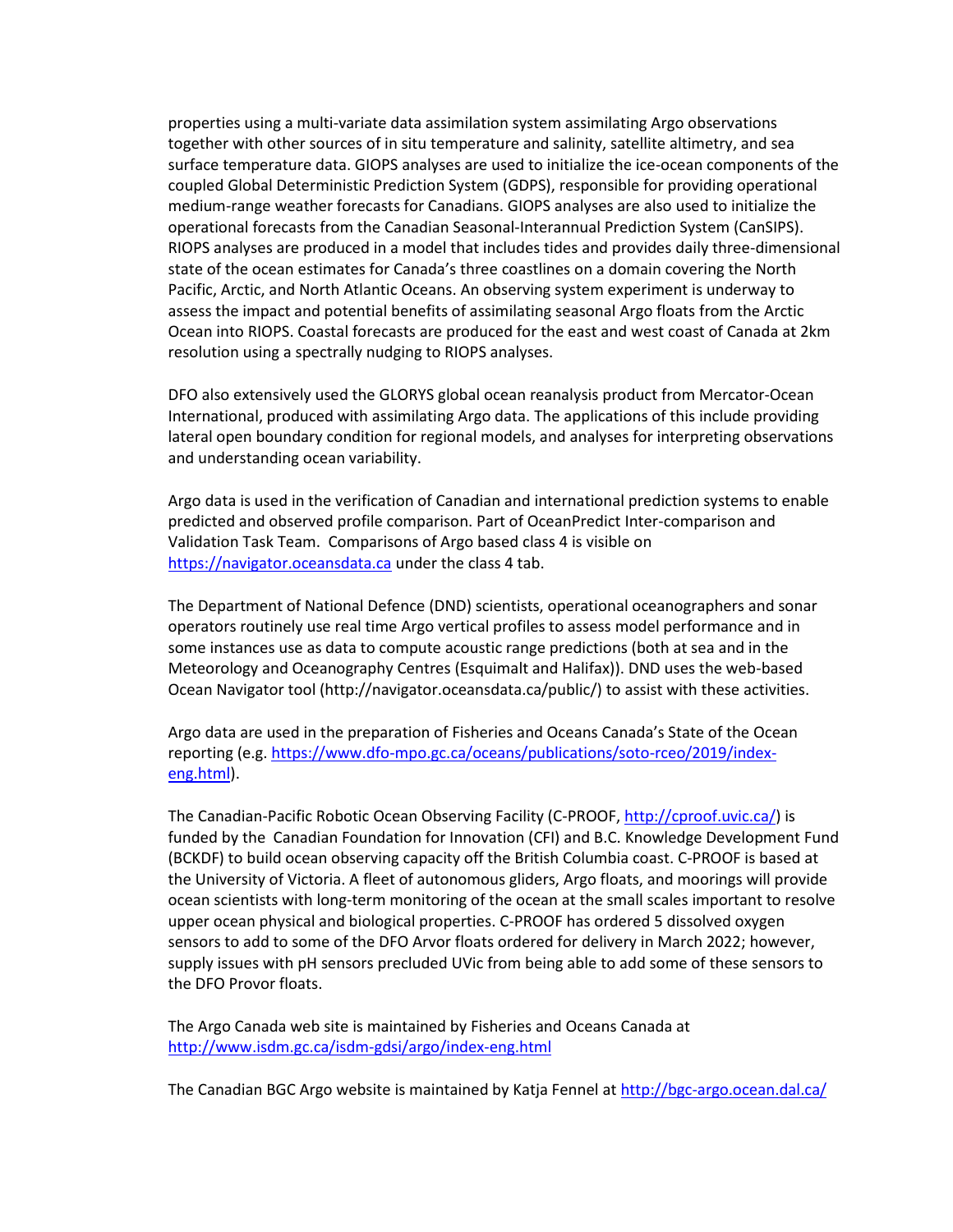A repository of Argo-related code under development through DFO has been made available on Github at [https://github.com/argoCanada.](https://github.com/argoCanada) Repositories include the under-development python BGC DMQC tools, the argoFloats and argodata R packages, a new python package for finding and working with Argo data (argopandas), and an informal blog used to highlight interesting floats and issues encountered when working on Argo DMQC.

5. Issues that your country wishes to be considered and resolved by the Argo Steering Team regarding the international operation of Argo. These might include tasks performed by the AIC, the coordination of activities at an international level and the performance of the Argo data system. If you have specific comments, please include them in your national report. Also, during the AST-23 plenary, each national program will be asked to mention a single highlight or issue via a very brief oral report.

Nothing to report this year.

6. To continue improving the quality and quantity of CTD cruise data being added to the reference database by Argo PIs, it is requested that you include any CTD station data that was taken at the time of float deployments this year. Additionally, please list CTD data (calibrated with bottle data) taken by your country in the past year that may be added to the reference database. These cruises could be ones designated for Argo calibration purposes only or could be cruises that are open to the public. To help CCHDO track down this data, please list the dates of the cruise and the PI to contact about the data.

CCHDO currently acquires Line-P data up directly from the<https://waterproperties.ca/linep> website. MEDS will send CTD data collected by other DFO institutions to NOAA NCEI and then the data will be available to CCHDO.

7. Keeping the Argo bibliography ( [Bibliography | Argo \(ucsd.edu\)\)](https://argo.ucsd.edu/outreach/publications/bibliography/) up to date and accurate is an important part of the Argo website. This document helps demonstrate the value of Argo and can possibly help countries when applying for continued Argo funding. To help me with this effort, please include a list of all papers published by scientists within your country in the past year using Argo data, including non-English publications.

There is also the thesis citation list [\(Thesis Citations | Argo \(ucsd.edu\)\)](https://argo.ucsd.edu/outreach/publications/thesis-citations/). If you know of any doctorate theses published in your country that are missing from the list, please let me know. Finally, if you haven't already sent me a list of Argo PIs in your country, please do so to help improve the statistics on how many papers are published including an Argo PI vs no Argo PIs.

## *Journal Publications*

Kelley, D. E., J. Harbin, and C. Richards (2021), argoFloats: An R Package for Analyzing Argo Data, Frontiers in Marine Science, 8(409), doi: <https://www.frontiersin.org/article/10.3389/fmars.2021.635922>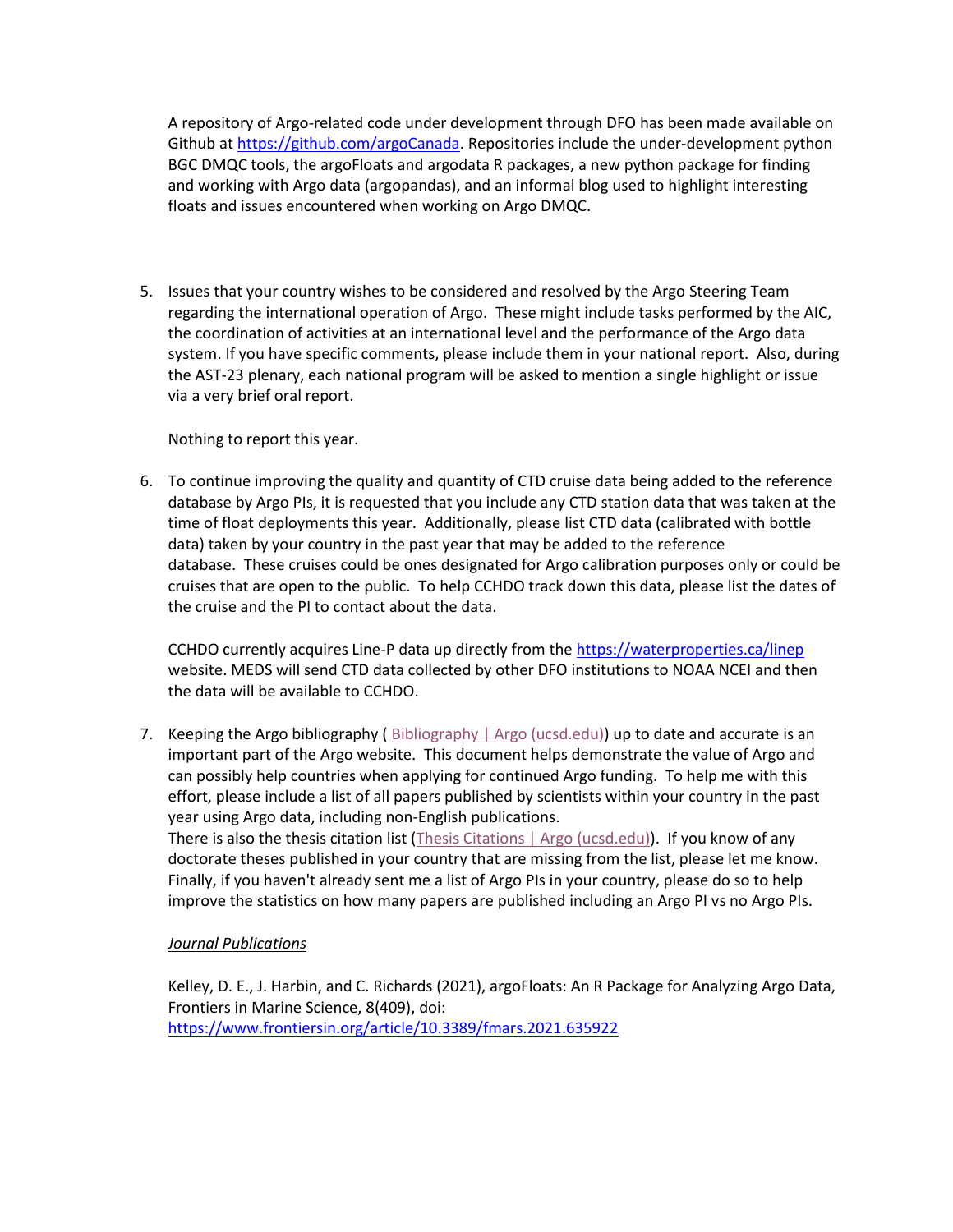Koelling, J., D. Atamanchuk, J. Karstensen, P. Handmann, and D. W. R. Wallace (2022), Oxygen export to the deep ocean following Labrador Sea Water formation, Biogeosciences, 19, 437– 454, [https://doi.org/10.5194/bg-19-437-2022.](https://doi.org/10.5194/bg-19-437-2022)

Pennelly, C., and P. G. Myers (2021), Impact of Different Atmospheric Forcing Sets on Modeling Labrador Sea Water Production, Journal of Geophysical Research: Oceans, 126(2), e2020JC016452, doi:<https://doi.org/10.1029/2020JC016452>

Rühs, S., E. C. J. Oliver, A. Biastoch, C. W. Böning, M. Dowd, K. Getzlaff, T. Martin, and P. G. Myers (2021), Changing Spatial Patterns of Deep Convection in the Subpolar North Atlantic, Journal of Geophysical Research: Oceans, 126(7), e2021JC017245, doi: <https://doi.org/10.1029/2021JC017245>

Smith, G.C., Y. Liu, M. Benkiran, K. Chikhar, D. Surcel Colan, A. A. Gauthier, C. E. Testut, F. Dupont, J. Lei, F. Roy and J. F. Lemieux (2021), The Regional Ice Ocean Prediction System v2: a pan-Canadian ocean analysis system using an online tidal harmonic analysis. Geoscientific Model Development, 14(3), pp.1445-1467,<https://doi.org/10.5194/gmd-14-1445-2021>

Wang, B., K. Fennel and L. Yu (2021), Can assimilation of satellite observations improve subsurface biological properties in a numerical model? A case study for the Gulf of Mexico, Ocean Science, 17, 1141–1156[, https://doi.org/10.5194/os-17-1141-2021](https://doi.org/10.5194/os-17-1141-2021) 

### *Ph.D./M.Sc. Thesis*

Cervania, A. (2021), Isopycnal Shoaling Causes Interannual Variability in Oxygen on Isopycnals in the Subarctic Northeast Pacific, M.Sc. thesis, 64 pp., University of Victoria, <http://hdl.handle.net/1828/13441>

Izett, R. W. (2021), Improved estimates of net community production in the Subarctic Pacific and Canadian Arctic Ocean using ship-based autonomous measurements and computational approaches. Ph.D. Thesis, 229 pp., University of British Columbia, Vancouver, British Coumbia, <https://dx.doi.org/10.14288/1.0398454>

*Books*

Nothing to report

8. How has COVID-19 impacted your National Program's ability to implement Argo in the past year? This can include impacts on deployments, procurements, data processing, budgets, etc.

Deployments for 2021 were impacted by a combination of COVID-19 and vessel availability issues. The primary platform for oceanographic research on the east coast of Canada has been the CCGS Hudson which is almost 60 years old. In 2021, the Hudson availability for operations